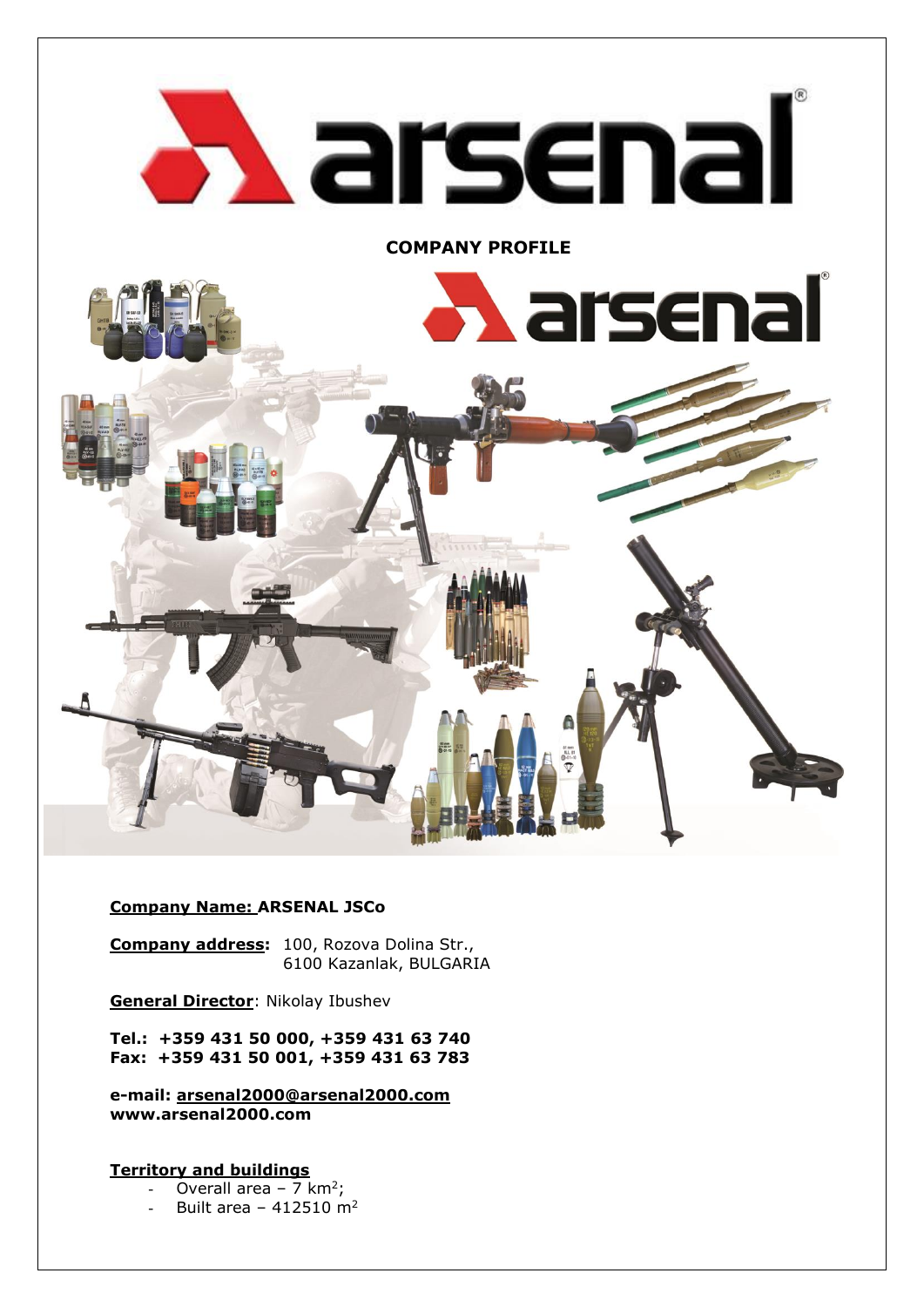## **Staff:**

Employees – over 8000 Technical personnel - over 1200

### *History and General Information*

Rich and long-term experience, excellent management, highly skilled personnel, well equipped production lines, good feeling of the market, Customers' thrust and recognition – all this combined is **ARSENAL Co., Kazanlak** - the biggest Company from the Bulgarian Defence Industry Association and a distinguished multi-functional infra-structural Company with a leading position in the National Economics and traditions in design, production, engineering and trade of military and civilian products.

ARSENAL Co. has more than a 144-year-long history. It was established in 1878 in the town of Rousse as the first factory meant to serve the newly created Bulgarian Army.

In 1924, due to some strategic considerations it was transferred to Kazanlak by law of the National Assembly, and was given the name of State Military Works for the production of cartridges and repair of all military equipment for the needs of the Army.

### *Activity*

#### **Nowadays, the activities of ARSENAL JSCo. are:**

- design, manufacturing and trade in small arms and artillery armaments, ammunition, primers, powders, charges, pyrotechnic products, hunting and sport weapons and ammunition, cemented carbide tools, tips and inserts, casting, forging etc.;
- engineering activity.

Our Company performs an energetic innovation activity, as well as modernization of the military products.

Development, production and submission of the new and modernized articles are performed without termination of submission of the well-known articles.

The engineering activity of ARSENAL JSCo started in 1987. The Engineering Department performs transfer of know-how, helps a Customer to manufacture weapons and ammunition, installs workshops and tests equipment in the Customer`s country, trains its personnel, performs quality control and gives any necessary technical assistance.

During that period numerous Contracts have been concluded with companies all over the world for:

- Factories for production of anti-aircraft systems, grenade launchers, ammunition, etc.;
- Workshops for assembly of assault rifles, machine guns, ammunition for them, etc.;
- − Workshops for electroplating and heat treatment;
- − Workshops for forging-pressing processing;
- − Lines for electro-mechanical machining;
- − Lines for deep-hole drilling of work pieces;
- − Test ranges for small arms;
- − Workshops for production of special tooling, etc.

## *Quality*

**ARSENAL JSCo.** has a structured Quality Management System applicable for design and production of armaments, ammunition and their components in accordance with the requirements of NATO Publication- AQAP 2110. This Quality Management System is approved and certified by the Ministry of Defence, Certificate SK No 218/2021.

According to the requirements of ISO 9001, **ARSENAL JSCo.** has structured Quality Management System for repair and recycling of metal cutting machines and accessories. **Lloyd's Register Quality Assurance** (LRQA) with Certificate Identity Number: 10361519, current issue date: 31 May 2021, Expiry date: 30 May 2024, Original Approvals: 30<sup>th</sup> August 2000, has approved and certified this Quality Management System.

> **Tel.: +359 431 50 000, +359 431 63 740; Fax: +359 431 50 001, +359 431 63 783 e-mail: [arsenal2000@arsenal2000.com;](mailto:arsenal2000@arsenal2000.com) www.arsenal2000.com**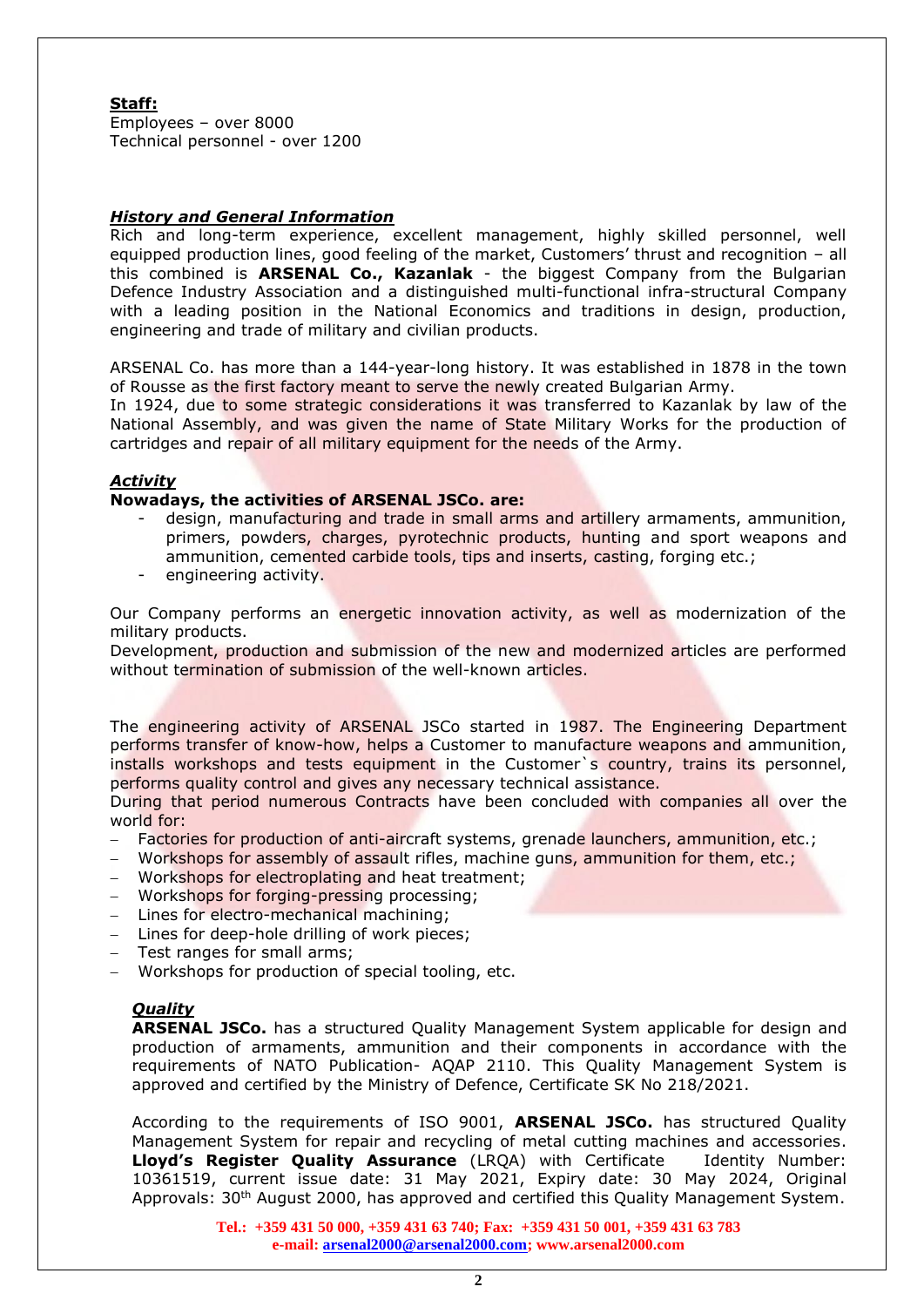The QAS is subjected to continuous monitoring and audits by the Ministry of Defence and through the implementation of the Government Quality Assurance.

# *Production*

As an export company possessing rich experience in foreign trade, ARSENAL Co. manufactures high quality and competitive products.

#### **Performing a close cycle of production – from the raw material up to the finished product and its full completion, our Company produces, as follows:**

### **Small arms and artillery systems**

- 9x18, 9x19 mm SHIPKA Sub-machine Guns SMG;
- 5.56x45 mm ARSENAL Assault Rifles AR-SF, AR-M4SF, AR-M2F, AR-M1, AR-M1F, AR-M5T, AR-M5TB, AR-M7F, AR-M7T, AR-M8F, AR-M9, AR-M9F, AR-M11F, AR- M12F, AR-M1F41, AR-M5F41, AR-M5ST, AR-M14SF, AR-M52T, AR-M52TB, AR-M75F, AR-M7ST, etc.
- 7.62x39 mm ARSENAL Assault Rifles AR, AR-F, AR-SF, AR-M4SF, AR-M2F, AR-M1, AR-M1F, AR-M5T, AR-M5TB, AR-M7F, AR-M7T, AR-M8F, AR-M9, AR-M9F, AR-M11F, AR-M12F, AR-M1F41, AR-M5F41, AR-M5ST, AR-M14SF, AR-M52T, AR-M52TB, AR-M75F, AR-M7ST, etc.
- 5.56x45 mm ARSENAL Light Machine Guns LMG, LMG –F, LMG-M4F;
- 7.62x39 mm ARSENAL Light Machine Guns LMG, LMG –F, LMG-M4F;
- 7.62x51 mm ARSENAL Machine Guns MG-M2, MG-M2S;
- 7.62x54 mm ARSENAL Machine Guns MG, MG-M1, MG-1M, MG-M1S, MG-1MS, MG-T, MG-1MN, MG-1MV;
- 23x152 mm Air Defence Systems ADS and ADS-N (for Land forces and Navy)
- 40 mm ARSENAL Multi-shot Grenade Launcher revolver type MSGL-M;
- 40x46 mm ARSENAL Multi-shot Grenade Launchers MSGL, MSGL-L;
- 40x46 mm ARSENAL Stand-alone Grenade Launcher SAGL;
- 40 mm ARSENAL Underbarrel Grenade Launchers UBGL, UBGL-1;
- 40x46 mm ARSENAL Underbarrel Grenade Launchers UBGL-M6, UBGL-M8, UBGL-M10;
- 40x46 mm ARSENAL Underbarrel Grenade Launchers UBGL-M16 and UBGL-M7;
- 60 mm Mortar M60MA;
- 60 mm Commando Mortar M60CMA;
- 81 mm Mortar M81MA;
- 82 mm Mortar M82MA;
- Light Anti-tank Grenade Launchers ATGL-L, ATGL-L1, ATGL-L2, ATGL-L3, ATGL-L4, ATGL-L5;
- Heavy Anti-tank Grenade Launchers ATGL-H, ATGL-H1, ATGL-H2, ATGL-H3.

#### **Ammunition and its components**

- 5.56x45 mm Cartridges (SS109, M193, tracer bullet, blank);
- 7.62x39 mm Cartridges (with steel core bullet, lead core bullet, tracer bullet, blank);
- 7.62x51 mm Cartridges (with steel core bullet, lead core bullet, tracer bullet, blank);
- 7.62x54 mm Cartridges (with steel core bullet, lead core bullet, tracer bullet, blank);
- 9x18 mm Cartridges;
- 9x19 mm PARABELLUM Cartridges
- 23x115 mm Rounds (with API, HEI, AP-T, HEI-TP projectiles, etc.);
- 23x152 mm Rounds (with API-T, API, AP-T, HEI-T, HEI, TPT projectiles, etc.);
- 30x165 mm Rounds (with AP, AP-T, API-T, HEI, HE-T projectiles, etc.) for 2A42, 2A72, 2A38 Guns;
- 30x165 mm Rounds (with AP-T, HEI, HEI-T, HE-T, TP, TP-T projectiles, etc.) for GSh-30 Guns Family;
- 30x165 mm Rounds (with AP, API, AP-T, HEI, HEI-T, TP-T projectiles, etc.) for AK-630;
- 30 mm Rounds RHV-HEF and RHV-HEF-LD with high-explosive fragmentation grenade;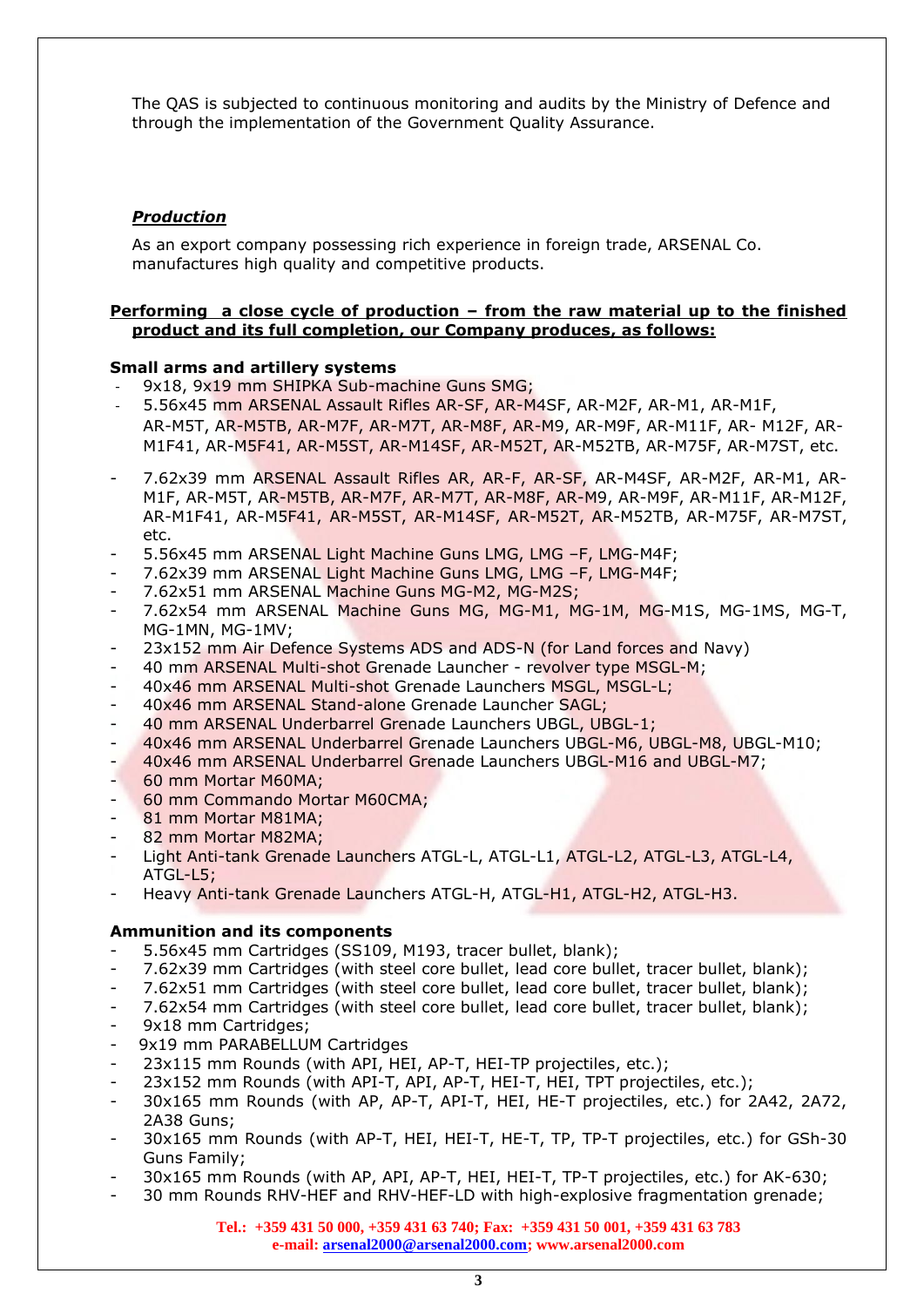- 30 mm Round RHV-TP with target practice Grenade;
- 40 mm Rounds RLV-HEF, RLV-FM with fragmentation Grenade;
- 40 mm Rounds RLV-HEFJ, RLV-FJM with fragmentation jump Grenade;
- 40 mm Round RLV-TB with thermobaric Grenade;
- 40 mm Round RLV-AD with Anti-Diver Grenade;
- 40 mm Practice Round RP;
- 40 mm Round RLV-SMK with smoke Grenade;
- 40 mm Rounds RLV-ILL-WS, RLV-ILL-GS, RLV-ILL-RS, RLV-ILL-YS with illuminating Grenade;
- 40 mm Rounds RLV- S&F, RLV- S&F-1, RLV- S&F-2 with Sound & Flash Grenade;
- 40 mm Rounds RLV-CS-1, RLV-CS-2 with Grenade with CS composition;
- 40 mm Round RLV-CS with Grenade with CS agent;
- 40 mm Round RLV-CS-M with Grenade with CS agent;
- 40x46 mm Round RLV-HEF with fragmentation Grenade;
- 40x46 mm Round RLV-HEFJ with fragmentation jump grenade;
- 40x46 mm Round RLV-HEDP with high explosive dual purpose Grenade;
- 40x46 mm Round RLV-HEDP-1 with high explosive dual purpose Grenade;
- 40x46 mm Round RLV-HEDP-2 with high explosive dual purpose Grenade;
- 40x46 mm Round RLV-TB with thermobaric Grenade;
- 40 x 46 mm Round RLV- AD with Anti-Diver Grenade;
- 40x46 mm Rounds RLV-S&F, RLV-3S&F, RLV-S&F2 with sound and flash grenade;
- 40x46 mm Rounds RLV-CS, RLV-CS-2, RLV-CS-3 with Grenade with CS composition;
- 40x46 mm Round RLV-3RB with 3 Rubber Batons;
- 40x46 mm Round RLV-SMK with smoke grenade;
- 40×46 mm Round RLV-SMK-2 with Smoke Grenade;
- 40×46 mm Round RLV-SMK-O with Smoke Grenade;
- 40x46 mm Rounds with signalling grenade RLV-WS, RLV-GS, RLV-RS, RLV-YS;
- 40x46 mm Rounds with illuminating grenade RLV-ILL-WS, RLV-ILL-YS, RLV-ILL-GS, RLV-ILL-RS;
- 40x46 mm Round with Target Practice grenade RLV-TPM;
- 40 mm Round OGi-7MA with improved Fragmentation Grenade;
- 40/73 mm Round RHEAT-7MA2 with Anti-tank Grenade GHEAT-7MA2;
- 40/90 mm Round RHEAT-7MA6 with Anti-tank Grenade GHEAT-7MA6;

- 40/65 mm Round RHEF-7LDMA with High-Explosive Fragmentation Long Distance Grenade GHEF-7LDMA;

- 40/73 mm Round RHEF-7MA with High-explosive fragmentation Grenade GHEF-7MA;

- 40/106 mm Round RTB-7MA with Thermobaric Grenade GTB-7MA;
- 40/90 mm Round RTB-7LDMA with Thermobaric Grenade GTB-7LDMA;
- 40/90 mm Round RTB-7LDMA1 with Thermobaric Grenade GTB-7LDMA1;
- 40/60 mm Round RILL-7MA with Illuminating Grenade GILL-7MA;
- 40/106 mm Round RINC-7MA with Incendiary Grenade GINC-7MA;
- 40/106 mm Round RSMK-7MA with Smoke Grenade GSMK-7MA;

- 73 mm Round RHEF-9MA with High-explosive Fragmentation Grenade GHEF-9MA;

- 73 mm Round RHEF-9MA1 with High-explosive Fragmentation Grenade Anti-personnel Grenade GHEF-9MA;

73 mm Round RHEAT-9MA with High-Explosive Anti-Tank Grenade GHEAT-9MA;

73 mm Round RTB-9MA with Thermobaric Grenade GTB-9MA;

- 73 mm Round RHEF-15MA with High-explosive Fragmentation Grenade GHEF-9MA;

- 73 mm Round RHEF-15MA1 with High-explosive Fragmentation Grenade GHEF-9MA1;

- 73 mm Round RHEAT-15MA with High-Explosive Anti-Tank Grenade GHEAT-9MA;

73 mm Round RTB-15MA with Thermobaric Grenade GTB-9MA;

- 60 mm Mortar Bombs HE60MA, HE 60LDMA, TB60, PRACT 60MA, PRACT 60LDMA, PRACT 60LDTM, SMK 60RP, ILL60;

> **Tel.: +359 431 50 000, +359 431 63 740; Fax: +359 431 50 001, +359 431 63 783 e-mail: [arsenal2000@arsenal2000.com;](mailto:arsenal2000@arsenal2000.com) www.arsenal2000.com**